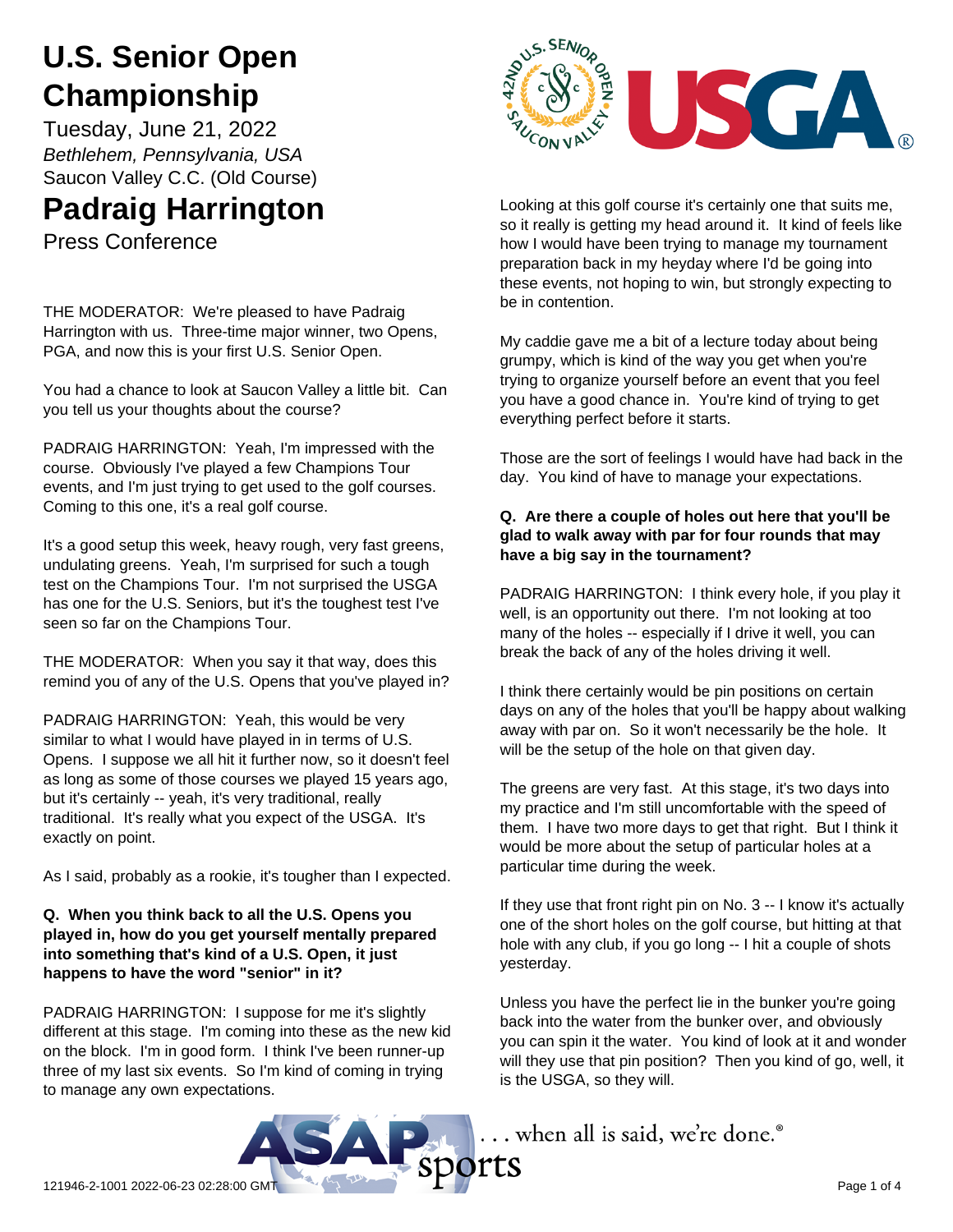Yeah, watching out for the pin positions on particular holes during the week would be something that you can only deal with at the time. But, yeah, plenty of stern holes.

### **Q. What are your career goals at this stage of your career?**

PADRAIG HARRINGTON: I just want to win. It doesn't matter where I'm playing. I just want to win. I think that can be -- certainly it's been a burden for the last probably ten years of my career where you're -- finishing tenth even doesn't do it, finishing fifth doesn't do it, finishing second, unless I had a chance -- the only time I'm happy with a tournament is if I had a chance of winning.

Even if I don't win, at least if I contend, I feel good about it. That can be a burden at times. If you're not in the hunt you don't feel like you're at it. You can over-try, over-practice, try and get it too perfect. To win, sometimes you just have to let it happen. I would say over the last ten years, after you've been at the top it gets harder when you're not in contention and you're not in the heat of the hunt.

#### **Q. Also, what's been your perspective of the changing nature of golf in the past few months, year, whatever? Especially with players leaving the PGA TOUR.**

PADRAIG HARRINGTON: Well, look, the two big -- no, I won't say the two biggest changes. Obviously the new possibility of changes in the rules is a big thing. If they do dial back the equipment, and it looks like they're getting pretty serious about it, that is a significant thing that was released just recently.

I know it probably won't happen for a couple of years, but, wow, that's a big thing that's gone by the wayside.

I think the other thing which is just incredible -- and, again, because there's other things going on in the world -- the change in the World Rankings system is going to hammer -- it's going to hammer the European Tour. It really is.

Like for a young player playing in Europe there's no pathway forward with the new system. It's going to be devastating for a young player. He's going to have to leave. There's no way a young player will be able to sustain or get into the top 100 in the world to get into those majors like I would have done.

My pathway was very much establish myself in Europe; when I got established in Europe, I started dipping my toe in the water by coming over to the bigger events in the states, the majors, the Arnold Palmers, the Memorials that I qualified, THE PLAYERS Championship.

After playing those from like '96 all the way through to 2004, I played enough events in America that I was comfortable in that environment that I came over and took my card.

I don't see that pathway anymore. With the World Rankings System, the players are going to have to come - particularly the players that don't want to go to college. There's a lot of European players that don't see college - they don't want to go to a U.S. college. It's completely outside their comfort zone. That's not where they're at.

If that pathway to turn pro and play in Europe and have the comfort of your home environment to grow your game, learn your game, to develop as a player, with this new system -- I know it's a meritocracy; I know Europe had a subsidy; I know all the international tours had a subsidy when it came to the World Rankings, but it was something that protected those Tours, and it's gone.

It's devastating, and it's not getting talked about with all that's going on. Really I'm distraught about it. For the young guys coming up I just don't see the pathway anymore to get into the top 100, which is what you've got to do. Get into the top 100 and you can play the majors, play the best events, and test yourself without necessarily throwing yourself into the deep end.

### **Q. Have you played much golf with Steven Alker? What do you think of his game if you have?**

PADRAIG HARRINGTON: Steven played in Europe for a while. I would have known him over the years. He's obviously a really nice player, a lovely player. He seems to have come to the PGA TOUR or the Champions Tour, he seems to be peaking at this moment. This is his moment.

The environment obviously suits him very well. Most guys on the Champions Tour, most of us has at least one issue going on. There's something going on in our games that we're managing and trying to get by. He seems to be in the whole of his health. He doesn't seem to have anything going on in his game. He's probably in his best form ever in his life.

It's good timing and he's delivering on it, which is very impressive, too. It's one thing to play great golf, but it's another thing to win tournaments and win tournaments when you're expecting to and when you're favored, and he's doing a great job doing that.

**Q. Can you imagine being your mid to late 30s and going through a season like he went, where he didn't make even one cut, and thinking about walking away from the game? I mean, you've had your challenges,**

.. when all is said, we're done.®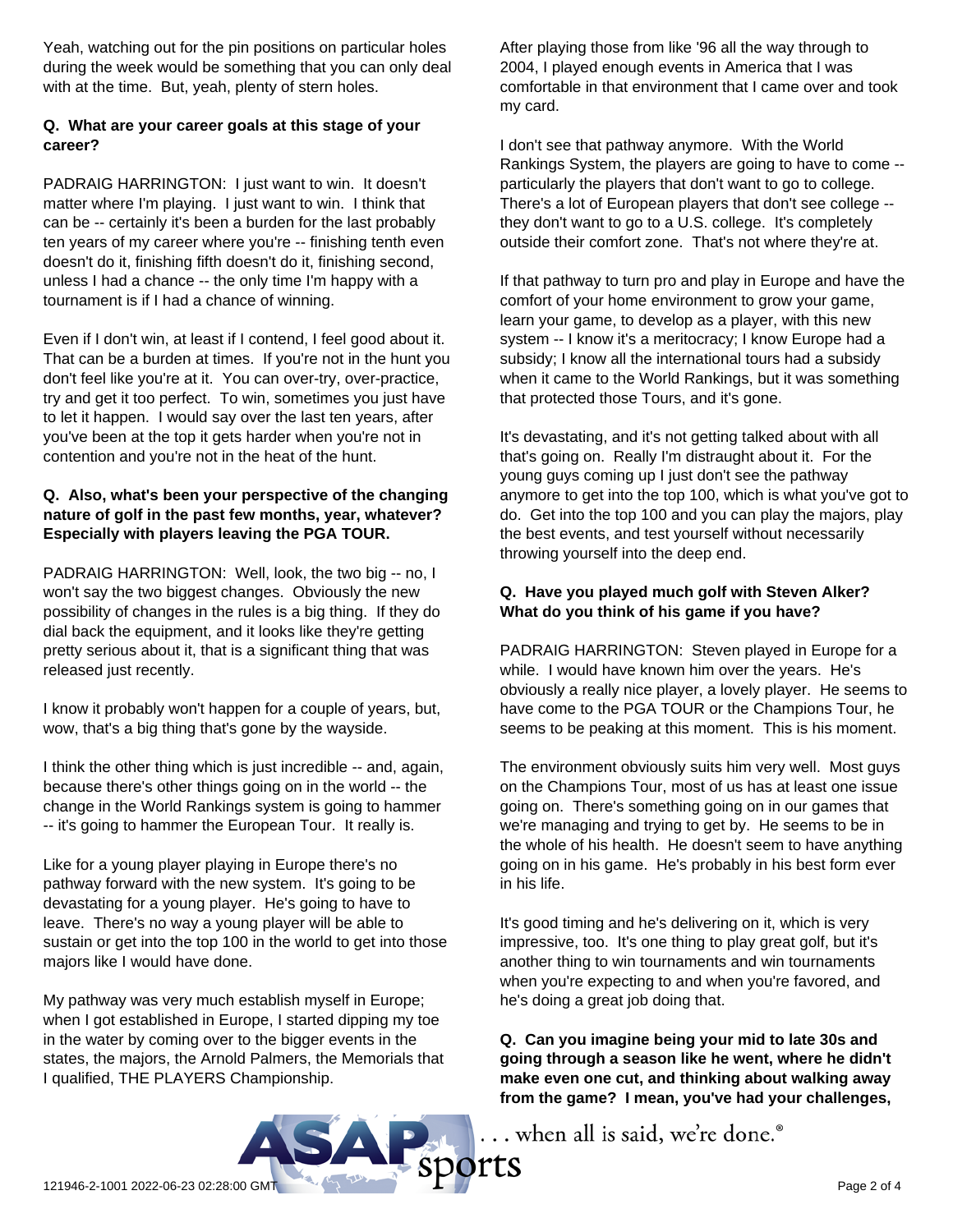#### **but something like that, it seems --**

PADRAIG HARRINGTON: Gee, I didn't have any -- when? I never had anything like that, you know. I think it's credit -- shows his resolve. I think that's his personality. He's a tough nut for hanging around this long. As you said, many would have given it up.

It's not like -- he competed on the Korn Ferry Tour at the end there coming into the Champions Tour there the last couple of years. Like that would be far tougher for him than PGA TOUR because you're going and playing golf courses that suit bombers, there wouldn't be the rough, there wouldn't be this, and he's going out there treading his way around.

Those courses are not for that, and yet he honed his game, and now he's come into an environment that he has the best of both worlds. He's a lovely player who's actually probably longer than average, and for the first time in his life he's bombing it out there and making loads of eagles.

**Q. One question about last year. You had a very strong result in the U.S. PGA at Kiawah. What has the last year been like transitioning over to senior golf? Have you had any thoughts that you could do some of like what Davis Love had done with playing sort of part time on both TOURs? Anything on your results make you think about how you want to transition completely or not?**

PADRAIG HARRINGTON: I'm intent on playing the events I want to play in, the best events I can. I played some events in Europe at the start of the year and I was competitive. I feel I'm competitive at all levels.

I've liked coming to the Champions Tour for a couple of reasons. One, I'm carrying an injury that it helps me that I don't have to walk. It's a big issue for me physically to go through the 72 holes this week being a big strain on my right knee. So Champions Tour is good for that.

I look to the Champions Tour somewhere as a safe haven to find my confidence, to find my game. I feel like I'm going to be in contention most weeks at the moment on the Champions Tour, so that gives me the place that you want to be, that feeling of every shot is important, and I do believe that that helps me bring that back to my regular tournaments.

Physically I'm still capable of competing at the highest level. Mentally, that could be questionable. Funny enough, I think I've turned the corner on that end of things, so I'm actually feeling pretty good about my game and where I'm at.

I'm going home after this. I'm playing Irish, Scottish, and The Open. I'm not going to any of those three events with the idea of making up the numbers. In my head I'm going there feeling like I'm playing the best golf of my life. It doesn't matter whether it's true, I'm feeling like it.

Yeah, I'm happy I can compete, and I do believe that the Champions Tour is helping me in that sense, that I'm getting -- I'm in the environment, like we talked about with Steve or like I feel this week. I feel like, if I do things right this week, I should be in with a chance at the end of the week. That's a different pressure than turning up at times where you're hoping for a miracle.

I'm hoping for a good week. I'm not hoping for a miracle. I'm hoping to give myself a good week and I know I'll be thereabouts at the end of the week.

## **Q. You talked about being grumpy a little bit.**

PADRAIG HARRINGTON: Anxious I think it was, yes.

**Q. You probably saw when Justin Thomas won the PGA, had a little bit of a talking to from Jim Mackay the night before about maybe his attitude. How hard is it sometimes to fight yourself out of a negative feeling about your game in general?**

PADRAIG HARRINGTON: Let's face it. Negativity has worked for plenty of people in the past. There's plenty of people who have broken clubs and gotten angry and won, so it's not an automatic that -- not being grumpy.

On the face of things for me, I've always played my best golf when I'm enjoying it, when I'm slightly -- I will say I definitely can get too intense. I can get just brooding, thinking too much, analyzing too much. I definitely play my best when I'm happy, talking, and not really thinking too much about my game. I would think that's the way to go.

It's been proved wrong with many people. Many people are grumpy and win. Maybe it works for me, and it worked for Justin in that particular sense. It is tough for any player. -when they have had their peak in their career, you're trying to live up to your peak, which is very difficult.

So when you've had that moment in your career where you were at your best, you're looking back at it. This is why you find so many people have ever only won one major or made one Ryder Cup team, because they're trying to compare themselves to their moment, and it only makes it harder after that.

## **Q. Can you speak just briefly about the knee? Is it**

... when all is said, we're done.®